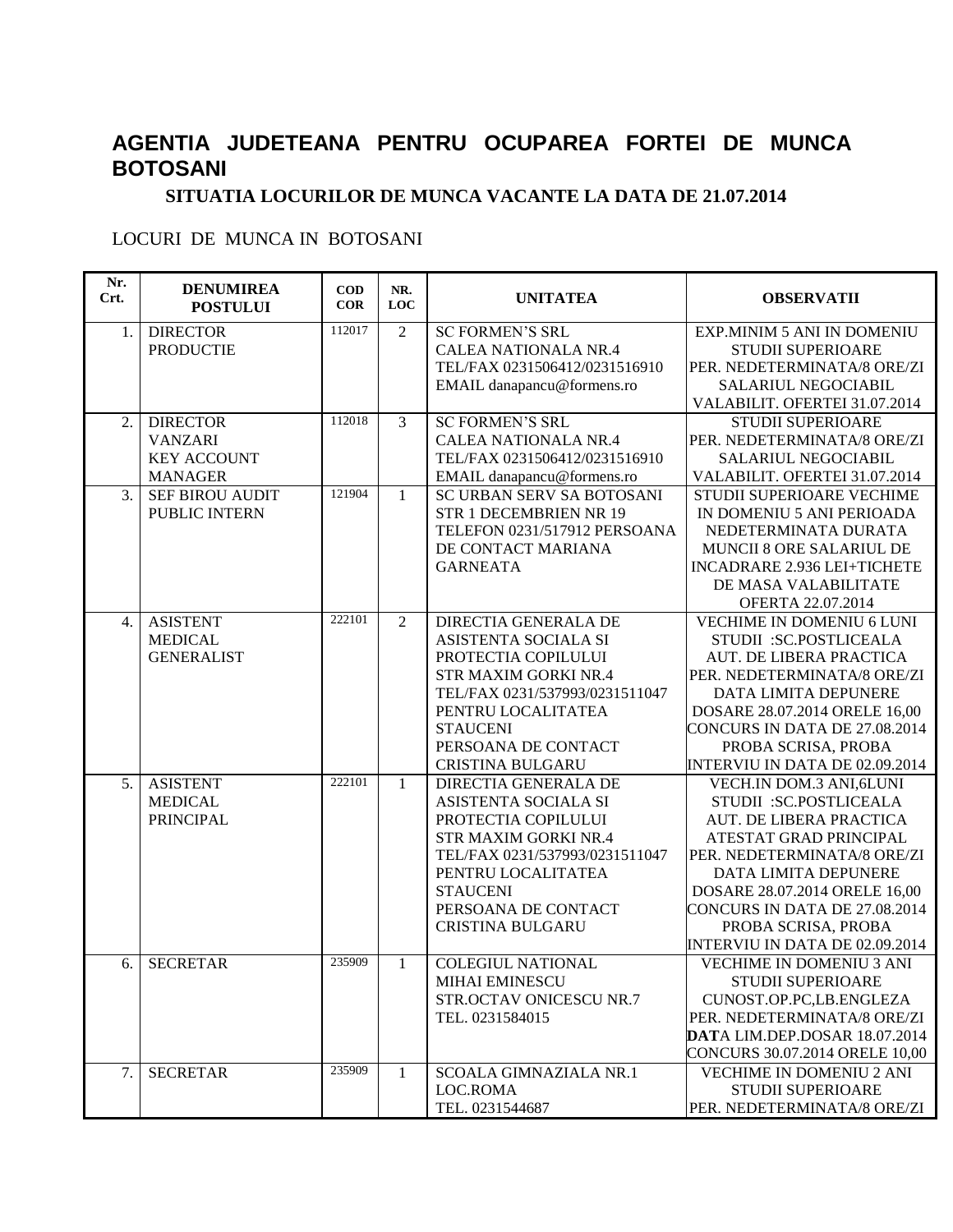|     |                         |        |              |                               | SALARIZARE 1077 LEI                |
|-----|-------------------------|--------|--------------|-------------------------------|------------------------------------|
|     |                         |        |              |                               | DATA LIM.DEP.DOSAR 11.07.2014      |
|     |                         |        |              |                               | CONCURS 01.08.2014                 |
| 8.  | <b>OFITER ARIERATE</b>  | 241230 | $\mathbf{1}$ | <b>CEC BANK SA</b>            | <b>VECH.3 ANI BANCA/</b>           |
|     |                         |        |              | SUCURSALA BOTOSANI            | <b>ARIERATE MINIM 1 AN</b>         |
|     |                         |        |              | TEL. 0213111119;0213100941    | STUDII SUP. EC./JURIDICE           |
|     |                         |        |              | EMAIL recrutare@cec.ro        | PER. DETERMINATA 12 LUNI           |
|     |                         |        |              |                               | <b>DURATA MUNCII 8 ORE/ZI</b>      |
|     |                         |        |              |                               | SALARIUL CONFIDENTIAL              |
|     |                         |        |              |                               | VALABILIT. OFERTEI 29.07.2014      |
| 9.  | <b>CONSILIER</b>        | 242201 | $\mathbf{1}$ | PRIMARIA MUNICIPIULUI         | STUDII SUP.DE LUNGA DURATA         |
|     | <b>JURIDIC</b>          |        |              | <b>BOTOSANI</b>               | IN DOM.ST.JR.SPEC.DREPT            |
|     |                         |        |              | PIATA REVOLUTIEI NR.1         |                                    |
|     | <b>CLASAI</b>           |        |              |                               | PER. NEDETERMINATA/8 ORE/ZI        |
|     | <b>GRAD PROF.</b>       |        |              | TEL.0231502200 INT.109        | <b>SALARIZARE 900 LEI</b>          |
|     | <b>DEBUTANT</b>         |        |              | FAX 0231531595                | DATA LIM.DEP.DOSAR 23.07.2014      |
|     |                         |        |              |                               | CONCURS 4-6.08.2014                |
| 10. | MUZEOGRAF-              | 262103 | 1            | MEMORIALUL IPOTESTI           | VECH.IN DOM. 6 ANI SI 6 LUNI       |
|     | <b>MEMORIALIST</b>      |        |              | <b>COM.MIHAI EMINESCU</b>     | STUDII SUPERIOARE                  |
|     |                         |        |              | TEL/FAX 0231517602/0231517404 | PER. NEDETERMINATA/8 ORE/ZI        |
|     |                         |        |              |                               | DATA LIM.DEP.DOSAR 21.07.2014      |
|     |                         |        |              |                               | <b>CONCURS 19.08.2014</b>          |
| 11. | <b>ECONOMIST</b>        | 263104 | $\mathbf{1}$ | SC XANDOR GRUP SRL STR        | PERIOADA NEDETERMINATA             |
|     |                         |        |              | <b>MANOLESTI DEAL NR 33</b>   | STUDII SUPERIOARE DURATA           |
|     |                         |        |              | PERSOANA DE CONTACT           | MUNCII 8 ORE VECHIME IN            |
|     |                         |        |              | EC.COSMA AURICA TELEFON       | DOMENIU SALARIUL DE                |
|     |                         |        |              | 0231/504740 E-mail:           | <b>INCADRARE NEGOCIABIL</b>        |
|     |                         |        |              | xandor@clicknet.ro            | <b>VALABILITATEA OFERTEI</b>       |
|     |                         |        |              |                               | 06.08.2014                         |
| 12. | <b>ADMINISTRATOR</b>    | 263111 | 1            | LICEUL TEHNOLOGIC             | <b>VECHIME IN DOMENIU 5 ANI</b>    |
|     | <b>FINANCIAR</b>        |        |              | NICOLAE BALCESCU              | STUDII SUPERIOARE                  |
|     | PETRIMONIU              |        |              | LOC.FLAMANZI                  | PER.NEDETERMINATA/8 ORE/ZI         |
|     | (CONTABIL SEF)          |        |              | STR.DUMITRU ION NR.167        | SALARIZARE 1702 LEI                |
|     |                         |        |              | TEL/FAX 0231552119/0231552119 | DATA LIM.DEP.DOSAR 29.07.14        |
|     |                         |        |              | EMAIL grsnbalcescu@gmail.com  | CONCURS 30.07.2014                 |
| 13. | <b>ADMINISTRATOR</b>    | 263111 | $\mathbf{1}$ | <b>GRADINITA CU PROGRAM</b>   | <b>VECHIME IN SPEC.9 ANI</b>       |
|     | <b>FINANCIAR</b>        |        |              | PRELUNGIT NR.19               | STUDII SUP.EC.CU LICENTA-          |
|     | <b>PETRIMONIU</b>       |        |              | ALEEA PRIETENIEINR.5          | SPEC.CONTABILITATE,OP PC           |
|     | (CONTABIL SEF)          |        |              | TEL/FAX 0231584078            | <b>COMPETENTE DE APLIC.A VIZEI</b> |
|     |                         |        |              | EMAIL gradi19_@yahoo.com      | DE CONTROL PREVENTIV               |
|     |                         |        |              |                               | PER.NEDETERMINATA/8 ORE/ZI         |
|     |                         |        |              |                               | SALARIZARE 1702 LEI                |
|     |                         |        |              |                               | DATA LIM.DEP.DOSAR 14-             |
|     |                         |        |              |                               | 25.07.2014 INTRE ORELE 10-12       |
|     |                         |        |              |                               | CONCURS 19.09.2014-ORA 10-         |
|     |                         |        |              |                               | PROBA SCRISA SI IN 23.09.2014      |
|     |                         |        |              |                               | INTERVIUL CONF.PLANIFICARII        |
| 14. | <b>SEF FORMATIE</b>     | 311919 | 2            | <b>SC FORMEN'S SRL</b>        | <b>EXPERIENTA IN DOMENIU</b>       |
|     |                         |        |              | <b>CALEA NATIONALA NR.4</b>   | PER. NEDETERMINATA/8 ORE/ZI        |
|     |                         |        |              | TEL/FAX 0231506412/0231516910 | SAL.1174 LEI+TICH. DE MASA         |
|     |                         |        |              | EMAIL danapancu@formens.ro    | VALABILIT. OFERTEI 31.07.2014      |
| 15. | <b>AGENT DE VANZARI</b> | 332203 | 10           | SC PRO SOLUTIONS AGENCY       | <b>STUDII: LICEU</b>               |
|     |                         |        |              | SRL-ROMTELECOM CRAIOVA        | PER. NEDETERMINATA                 |
|     |                         |        |              | P.L BOTOSANI STR POSTEI NR.7  | <b>DURATA MUNCII DE 2,4-8 ORE</b>  |
|     |                         |        |              | TELEFON 0755922296            | SALARIUL DE INCADRARE DE           |
|     |                         |        |              | PERSOANA DE CONTACT           | 225,450,SI 900 LEI FUNCTIE DE      |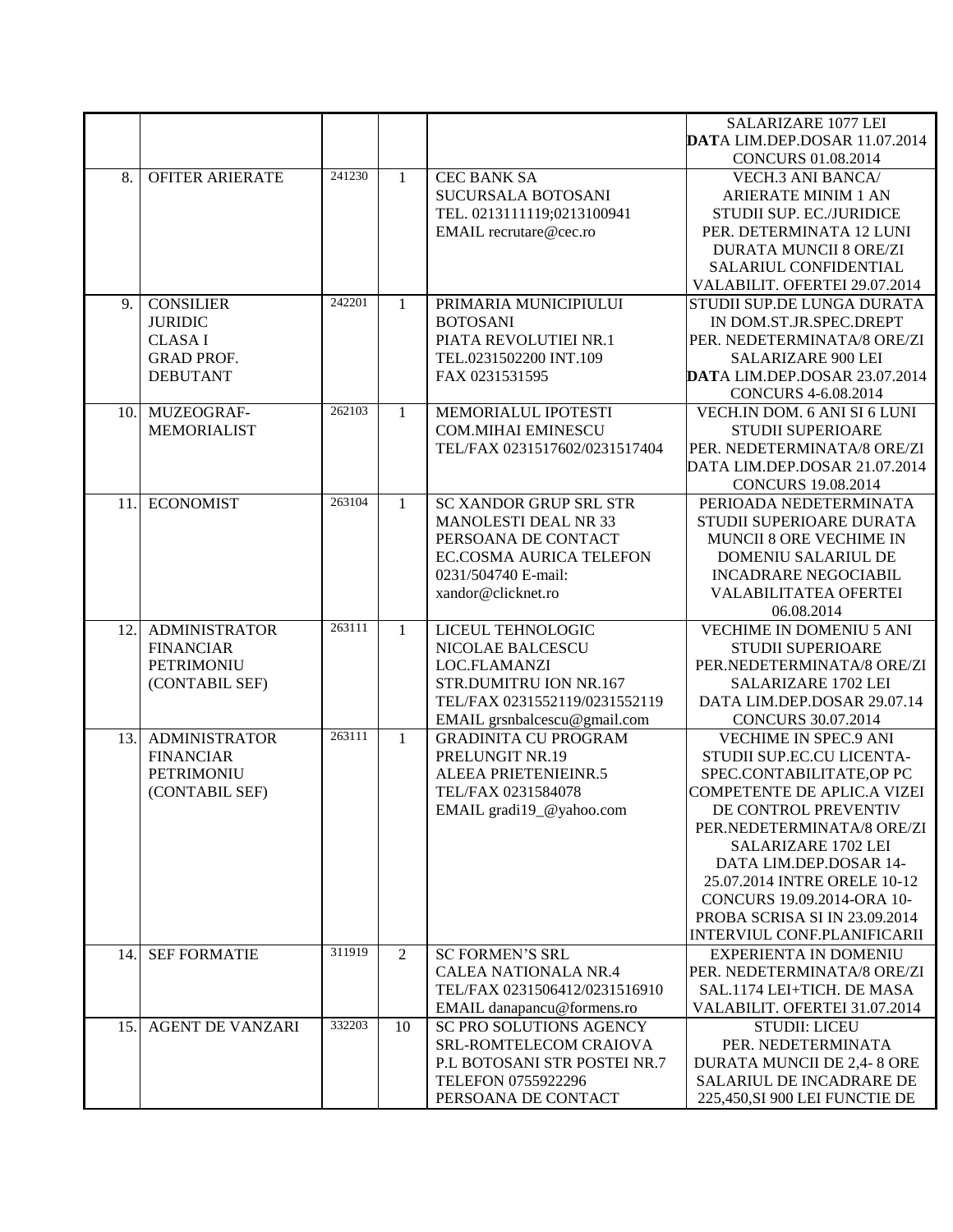| bogdan.diaconu@romtelecom.ro<br>VALABILIT. OFERTEI 31.07.2014<br>333102<br><b>RECEPTIONER</b><br>16.<br>1<br>SC HIDROPLASTO SRL<br>EXPERIENTA MIN.1 AN PE UN<br>CONTRACTARI-<br>STR.BUCOVINA NR.14<br>POST SIMILAR STUDII MEDII<br>TEL/FAX 0231522525/0231522526<br><b>ACHIZITII</b><br>CUNOST.F. BUNE DE UTILIZARE<br>EMAIL office@hidroplasto.ro<br>A PC-WORD, EXCEL, INTERNET,<br>PERMIS CATEG B,<br><b>CUNOSTINTE LIMBA</b><br>ENGLEZA, SCRIS, CITIT, VORBIT<br>UTILIZATOR INDEPENDENT<br>RECOMANDARE DE LA<br>ULTIMUL LOC DE MUNCA<br>PER.NEDETERMINATA/8 ORE/ZI<br>SALARIUL: MOTIVANT<br>VALABILIT.OFERTEI 25.07.2014<br>333906<br><b>ASISTENT RELATII</b><br>SC EASY COMMUNICATION SRL<br>17.<br>1<br><b>STUDII MEDII</b><br><b>PUBLICE SI</b><br>LOC.BACAU<br><b>CUNOSCATOR LB.ITALIANA</b><br><b>COMUNICARE</b><br>PUNCT DE LUCRU BOTOSANI<br>NIVEL MEDIU-AVANSAT<br><b>CALEA NATIONALA NR.67</b><br>PERIOADA NEDETERMINATA<br>TEL.0745022478;0331401055<br><b>DURATA MUNCII 8 ORE/ZI</b><br>FAX 0331401055<br>VALABILITATEA OFERTEI<br>EMAIL botosani@easycall.com.ro<br>31.07.2014<br>413201<br><b>SC FORMEN'S SRL</b><br><b>EXPERIENTA IN DOMENIU</b><br>OPERATOR CAD+<br>2<br>18.<br><b>GERBER</b><br><b>CALEA NATIONALA NR.4</b><br>PER. NEDETERMINATA/8 ORE/ZI<br>TEL/FAX 0231506412/0231516910<br>SAL.1174 LEI+TICH. DE MASA<br>EMAIL danapancu@formens.ro<br>VALABILIT. OFERTEI 31.07.2014<br>432101<br>19.<br><b>GESTIONAR DEPOZIT</b><br>$\mathbf{1}$<br>SC GENERAL BUSINESS STEF-CO<br>VECHIME IN MUNCA 3 ANI<br>STATIA DE BENZINA<br>STUDII MEDII+OP.PC<br>LOC.STEFANESTI<br>TEL. 0231564202<br><b>SALARIZARE 900 LEI</b><br>EMAIL businessstefco@yahoo.com<br>VALABILIT.OFERTEI 03.08.2014<br>432102<br><b>MAGAZINER</b><br>$\mathbf{1}$<br>DIRECTIA GENERALA DE<br><b>VECHIME MINIM 6 LUNI</b><br>20.<br>ASISTENTA SOCIALA SI<br><b>STUDII MEDII</b><br>PROTECTIA COPILULUI<br>STR MAXIM GORKI NR.4<br>TELEFON 0231/537993<br><b>CONCURS IN DATA DE</b><br>EMAIL dgaspcbt@yahoo.com<br>12.08.2014 ORA 10.00 PROBA<br>PENTRU PL POMARLA<br>SCRISA SI IN DATA DE 18.08.2014<br>ORA 10.00 INTERVIUL<br>441508<br><b>CONSERVATOR</b><br>MEMORIALUL IPOTESTI<br>21.<br>1<br>VECH.IN DOMENIU 6 LUNI<br><b>BUNURI CULTURALE</b><br><b>COM.MIHAI EMINESCU</b><br><b>STUDII MEDII</b><br>PER. NEDETERMINATA/8 ORE/ZI<br>TEL/FAX 0231517602/0231517404<br>DATA LIM.DEP.DOSAR 14.07.2014<br><b>CONCURS 12.08.2014</b><br>512001<br><b>BUCATAR</b><br>$\mathbf{1}$<br>SC ON-X SRL BOTOSANI BUL<br>22.<br><b>CALIFICARE IN DOMENIU</b><br>MIHAI EMINESCU NR 48(EN JOY<br>PERIOADA NEDETERMINATA<br>PUB) PERSOANA DE CONTACT<br><b>DURATA MUNCII 8 ORE</b> |  |  | DIACONU BOGDAN E-mail | <b>DURATA MUNCII</b>          |
|---------------------------------------------------------------------------------------------------------------------------------------------------------------------------------------------------------------------------------------------------------------------------------------------------------------------------------------------------------------------------------------------------------------------------------------------------------------------------------------------------------------------------------------------------------------------------------------------------------------------------------------------------------------------------------------------------------------------------------------------------------------------------------------------------------------------------------------------------------------------------------------------------------------------------------------------------------------------------------------------------------------------------------------------------------------------------------------------------------------------------------------------------------------------------------------------------------------------------------------------------------------------------------------------------------------------------------------------------------------------------------------------------------------------------------------------------------------------------------------------------------------------------------------------------------------------------------------------------------------------------------------------------------------------------------------------------------------------------------------------------------------------------------------------------------------------------------------------------------------------------------------------------------------------------------------------------------------------------------------------------------------------------------------------------------------------------------------------------------------------------------------------------------------------------------------------------------------------------------------------------------------------------------------------------------------------------------------------------------------------------------------------------------------------------------------------------------------------------------------------------------------------------------------------------------------------------------------------------------------------------------------------------------------------|--|--|-----------------------|-------------------------------|
|                                                                                                                                                                                                                                                                                                                                                                                                                                                                                                                                                                                                                                                                                                                                                                                                                                                                                                                                                                                                                                                                                                                                                                                                                                                                                                                                                                                                                                                                                                                                                                                                                                                                                                                                                                                                                                                                                                                                                                                                                                                                                                                                                                                                                                                                                                                                                                                                                                                                                                                                                                                                                                                                     |  |  |                       |                               |
|                                                                                                                                                                                                                                                                                                                                                                                                                                                                                                                                                                                                                                                                                                                                                                                                                                                                                                                                                                                                                                                                                                                                                                                                                                                                                                                                                                                                                                                                                                                                                                                                                                                                                                                                                                                                                                                                                                                                                                                                                                                                                                                                                                                                                                                                                                                                                                                                                                                                                                                                                                                                                                                                     |  |  |                       |                               |
|                                                                                                                                                                                                                                                                                                                                                                                                                                                                                                                                                                                                                                                                                                                                                                                                                                                                                                                                                                                                                                                                                                                                                                                                                                                                                                                                                                                                                                                                                                                                                                                                                                                                                                                                                                                                                                                                                                                                                                                                                                                                                                                                                                                                                                                                                                                                                                                                                                                                                                                                                                                                                                                                     |  |  |                       |                               |
|                                                                                                                                                                                                                                                                                                                                                                                                                                                                                                                                                                                                                                                                                                                                                                                                                                                                                                                                                                                                                                                                                                                                                                                                                                                                                                                                                                                                                                                                                                                                                                                                                                                                                                                                                                                                                                                                                                                                                                                                                                                                                                                                                                                                                                                                                                                                                                                                                                                                                                                                                                                                                                                                     |  |  |                       |                               |
|                                                                                                                                                                                                                                                                                                                                                                                                                                                                                                                                                                                                                                                                                                                                                                                                                                                                                                                                                                                                                                                                                                                                                                                                                                                                                                                                                                                                                                                                                                                                                                                                                                                                                                                                                                                                                                                                                                                                                                                                                                                                                                                                                                                                                                                                                                                                                                                                                                                                                                                                                                                                                                                                     |  |  |                       |                               |
|                                                                                                                                                                                                                                                                                                                                                                                                                                                                                                                                                                                                                                                                                                                                                                                                                                                                                                                                                                                                                                                                                                                                                                                                                                                                                                                                                                                                                                                                                                                                                                                                                                                                                                                                                                                                                                                                                                                                                                                                                                                                                                                                                                                                                                                                                                                                                                                                                                                                                                                                                                                                                                                                     |  |  |                       |                               |
|                                                                                                                                                                                                                                                                                                                                                                                                                                                                                                                                                                                                                                                                                                                                                                                                                                                                                                                                                                                                                                                                                                                                                                                                                                                                                                                                                                                                                                                                                                                                                                                                                                                                                                                                                                                                                                                                                                                                                                                                                                                                                                                                                                                                                                                                                                                                                                                                                                                                                                                                                                                                                                                                     |  |  |                       |                               |
|                                                                                                                                                                                                                                                                                                                                                                                                                                                                                                                                                                                                                                                                                                                                                                                                                                                                                                                                                                                                                                                                                                                                                                                                                                                                                                                                                                                                                                                                                                                                                                                                                                                                                                                                                                                                                                                                                                                                                                                                                                                                                                                                                                                                                                                                                                                                                                                                                                                                                                                                                                                                                                                                     |  |  |                       |                               |
|                                                                                                                                                                                                                                                                                                                                                                                                                                                                                                                                                                                                                                                                                                                                                                                                                                                                                                                                                                                                                                                                                                                                                                                                                                                                                                                                                                                                                                                                                                                                                                                                                                                                                                                                                                                                                                                                                                                                                                                                                                                                                                                                                                                                                                                                                                                                                                                                                                                                                                                                                                                                                                                                     |  |  |                       |                               |
|                                                                                                                                                                                                                                                                                                                                                                                                                                                                                                                                                                                                                                                                                                                                                                                                                                                                                                                                                                                                                                                                                                                                                                                                                                                                                                                                                                                                                                                                                                                                                                                                                                                                                                                                                                                                                                                                                                                                                                                                                                                                                                                                                                                                                                                                                                                                                                                                                                                                                                                                                                                                                                                                     |  |  |                       |                               |
|                                                                                                                                                                                                                                                                                                                                                                                                                                                                                                                                                                                                                                                                                                                                                                                                                                                                                                                                                                                                                                                                                                                                                                                                                                                                                                                                                                                                                                                                                                                                                                                                                                                                                                                                                                                                                                                                                                                                                                                                                                                                                                                                                                                                                                                                                                                                                                                                                                                                                                                                                                                                                                                                     |  |  |                       |                               |
|                                                                                                                                                                                                                                                                                                                                                                                                                                                                                                                                                                                                                                                                                                                                                                                                                                                                                                                                                                                                                                                                                                                                                                                                                                                                                                                                                                                                                                                                                                                                                                                                                                                                                                                                                                                                                                                                                                                                                                                                                                                                                                                                                                                                                                                                                                                                                                                                                                                                                                                                                                                                                                                                     |  |  |                       |                               |
|                                                                                                                                                                                                                                                                                                                                                                                                                                                                                                                                                                                                                                                                                                                                                                                                                                                                                                                                                                                                                                                                                                                                                                                                                                                                                                                                                                                                                                                                                                                                                                                                                                                                                                                                                                                                                                                                                                                                                                                                                                                                                                                                                                                                                                                                                                                                                                                                                                                                                                                                                                                                                                                                     |  |  |                       |                               |
|                                                                                                                                                                                                                                                                                                                                                                                                                                                                                                                                                                                                                                                                                                                                                                                                                                                                                                                                                                                                                                                                                                                                                                                                                                                                                                                                                                                                                                                                                                                                                                                                                                                                                                                                                                                                                                                                                                                                                                                                                                                                                                                                                                                                                                                                                                                                                                                                                                                                                                                                                                                                                                                                     |  |  |                       |                               |
|                                                                                                                                                                                                                                                                                                                                                                                                                                                                                                                                                                                                                                                                                                                                                                                                                                                                                                                                                                                                                                                                                                                                                                                                                                                                                                                                                                                                                                                                                                                                                                                                                                                                                                                                                                                                                                                                                                                                                                                                                                                                                                                                                                                                                                                                                                                                                                                                                                                                                                                                                                                                                                                                     |  |  |                       |                               |
|                                                                                                                                                                                                                                                                                                                                                                                                                                                                                                                                                                                                                                                                                                                                                                                                                                                                                                                                                                                                                                                                                                                                                                                                                                                                                                                                                                                                                                                                                                                                                                                                                                                                                                                                                                                                                                                                                                                                                                                                                                                                                                                                                                                                                                                                                                                                                                                                                                                                                                                                                                                                                                                                     |  |  |                       |                               |
|                                                                                                                                                                                                                                                                                                                                                                                                                                                                                                                                                                                                                                                                                                                                                                                                                                                                                                                                                                                                                                                                                                                                                                                                                                                                                                                                                                                                                                                                                                                                                                                                                                                                                                                                                                                                                                                                                                                                                                                                                                                                                                                                                                                                                                                                                                                                                                                                                                                                                                                                                                                                                                                                     |  |  |                       |                               |
|                                                                                                                                                                                                                                                                                                                                                                                                                                                                                                                                                                                                                                                                                                                                                                                                                                                                                                                                                                                                                                                                                                                                                                                                                                                                                                                                                                                                                                                                                                                                                                                                                                                                                                                                                                                                                                                                                                                                                                                                                                                                                                                                                                                                                                                                                                                                                                                                                                                                                                                                                                                                                                                                     |  |  |                       |                               |
|                                                                                                                                                                                                                                                                                                                                                                                                                                                                                                                                                                                                                                                                                                                                                                                                                                                                                                                                                                                                                                                                                                                                                                                                                                                                                                                                                                                                                                                                                                                                                                                                                                                                                                                                                                                                                                                                                                                                                                                                                                                                                                                                                                                                                                                                                                                                                                                                                                                                                                                                                                                                                                                                     |  |  |                       |                               |
|                                                                                                                                                                                                                                                                                                                                                                                                                                                                                                                                                                                                                                                                                                                                                                                                                                                                                                                                                                                                                                                                                                                                                                                                                                                                                                                                                                                                                                                                                                                                                                                                                                                                                                                                                                                                                                                                                                                                                                                                                                                                                                                                                                                                                                                                                                                                                                                                                                                                                                                                                                                                                                                                     |  |  |                       |                               |
|                                                                                                                                                                                                                                                                                                                                                                                                                                                                                                                                                                                                                                                                                                                                                                                                                                                                                                                                                                                                                                                                                                                                                                                                                                                                                                                                                                                                                                                                                                                                                                                                                                                                                                                                                                                                                                                                                                                                                                                                                                                                                                                                                                                                                                                                                                                                                                                                                                                                                                                                                                                                                                                                     |  |  |                       |                               |
|                                                                                                                                                                                                                                                                                                                                                                                                                                                                                                                                                                                                                                                                                                                                                                                                                                                                                                                                                                                                                                                                                                                                                                                                                                                                                                                                                                                                                                                                                                                                                                                                                                                                                                                                                                                                                                                                                                                                                                                                                                                                                                                                                                                                                                                                                                                                                                                                                                                                                                                                                                                                                                                                     |  |  |                       |                               |
|                                                                                                                                                                                                                                                                                                                                                                                                                                                                                                                                                                                                                                                                                                                                                                                                                                                                                                                                                                                                                                                                                                                                                                                                                                                                                                                                                                                                                                                                                                                                                                                                                                                                                                                                                                                                                                                                                                                                                                                                                                                                                                                                                                                                                                                                                                                                                                                                                                                                                                                                                                                                                                                                     |  |  |                       |                               |
|                                                                                                                                                                                                                                                                                                                                                                                                                                                                                                                                                                                                                                                                                                                                                                                                                                                                                                                                                                                                                                                                                                                                                                                                                                                                                                                                                                                                                                                                                                                                                                                                                                                                                                                                                                                                                                                                                                                                                                                                                                                                                                                                                                                                                                                                                                                                                                                                                                                                                                                                                                                                                                                                     |  |  |                       |                               |
|                                                                                                                                                                                                                                                                                                                                                                                                                                                                                                                                                                                                                                                                                                                                                                                                                                                                                                                                                                                                                                                                                                                                                                                                                                                                                                                                                                                                                                                                                                                                                                                                                                                                                                                                                                                                                                                                                                                                                                                                                                                                                                                                                                                                                                                                                                                                                                                                                                                                                                                                                                                                                                                                     |  |  |                       |                               |
|                                                                                                                                                                                                                                                                                                                                                                                                                                                                                                                                                                                                                                                                                                                                                                                                                                                                                                                                                                                                                                                                                                                                                                                                                                                                                                                                                                                                                                                                                                                                                                                                                                                                                                                                                                                                                                                                                                                                                                                                                                                                                                                                                                                                                                                                                                                                                                                                                                                                                                                                                                                                                                                                     |  |  |                       |                               |
|                                                                                                                                                                                                                                                                                                                                                                                                                                                                                                                                                                                                                                                                                                                                                                                                                                                                                                                                                                                                                                                                                                                                                                                                                                                                                                                                                                                                                                                                                                                                                                                                                                                                                                                                                                                                                                                                                                                                                                                                                                                                                                                                                                                                                                                                                                                                                                                                                                                                                                                                                                                                                                                                     |  |  |                       | PER. NEDETERMINATA/8 ORE/ZI   |
|                                                                                                                                                                                                                                                                                                                                                                                                                                                                                                                                                                                                                                                                                                                                                                                                                                                                                                                                                                                                                                                                                                                                                                                                                                                                                                                                                                                                                                                                                                                                                                                                                                                                                                                                                                                                                                                                                                                                                                                                                                                                                                                                                                                                                                                                                                                                                                                                                                                                                                                                                                                                                                                                     |  |  |                       |                               |
|                                                                                                                                                                                                                                                                                                                                                                                                                                                                                                                                                                                                                                                                                                                                                                                                                                                                                                                                                                                                                                                                                                                                                                                                                                                                                                                                                                                                                                                                                                                                                                                                                                                                                                                                                                                                                                                                                                                                                                                                                                                                                                                                                                                                                                                                                                                                                                                                                                                                                                                                                                                                                                                                     |  |  |                       |                               |
|                                                                                                                                                                                                                                                                                                                                                                                                                                                                                                                                                                                                                                                                                                                                                                                                                                                                                                                                                                                                                                                                                                                                                                                                                                                                                                                                                                                                                                                                                                                                                                                                                                                                                                                                                                                                                                                                                                                                                                                                                                                                                                                                                                                                                                                                                                                                                                                                                                                                                                                                                                                                                                                                     |  |  |                       |                               |
|                                                                                                                                                                                                                                                                                                                                                                                                                                                                                                                                                                                                                                                                                                                                                                                                                                                                                                                                                                                                                                                                                                                                                                                                                                                                                                                                                                                                                                                                                                                                                                                                                                                                                                                                                                                                                                                                                                                                                                                                                                                                                                                                                                                                                                                                                                                                                                                                                                                                                                                                                                                                                                                                     |  |  |                       |                               |
|                                                                                                                                                                                                                                                                                                                                                                                                                                                                                                                                                                                                                                                                                                                                                                                                                                                                                                                                                                                                                                                                                                                                                                                                                                                                                                                                                                                                                                                                                                                                                                                                                                                                                                                                                                                                                                                                                                                                                                                                                                                                                                                                                                                                                                                                                                                                                                                                                                                                                                                                                                                                                                                                     |  |  |                       | PER. NEDETERMINATA/8 ORE/ZI   |
|                                                                                                                                                                                                                                                                                                                                                                                                                                                                                                                                                                                                                                                                                                                                                                                                                                                                                                                                                                                                                                                                                                                                                                                                                                                                                                                                                                                                                                                                                                                                                                                                                                                                                                                                                                                                                                                                                                                                                                                                                                                                                                                                                                                                                                                                                                                                                                                                                                                                                                                                                                                                                                                                     |  |  |                       | DATA LIM.DEP.DOSAR 11.07.2014 |
|                                                                                                                                                                                                                                                                                                                                                                                                                                                                                                                                                                                                                                                                                                                                                                                                                                                                                                                                                                                                                                                                                                                                                                                                                                                                                                                                                                                                                                                                                                                                                                                                                                                                                                                                                                                                                                                                                                                                                                                                                                                                                                                                                                                                                                                                                                                                                                                                                                                                                                                                                                                                                                                                     |  |  |                       |                               |
|                                                                                                                                                                                                                                                                                                                                                                                                                                                                                                                                                                                                                                                                                                                                                                                                                                                                                                                                                                                                                                                                                                                                                                                                                                                                                                                                                                                                                                                                                                                                                                                                                                                                                                                                                                                                                                                                                                                                                                                                                                                                                                                                                                                                                                                                                                                                                                                                                                                                                                                                                                                                                                                                     |  |  |                       |                               |
|                                                                                                                                                                                                                                                                                                                                                                                                                                                                                                                                                                                                                                                                                                                                                                                                                                                                                                                                                                                                                                                                                                                                                                                                                                                                                                                                                                                                                                                                                                                                                                                                                                                                                                                                                                                                                                                                                                                                                                                                                                                                                                                                                                                                                                                                                                                                                                                                                                                                                                                                                                                                                                                                     |  |  |                       |                               |
|                                                                                                                                                                                                                                                                                                                                                                                                                                                                                                                                                                                                                                                                                                                                                                                                                                                                                                                                                                                                                                                                                                                                                                                                                                                                                                                                                                                                                                                                                                                                                                                                                                                                                                                                                                                                                                                                                                                                                                                                                                                                                                                                                                                                                                                                                                                                                                                                                                                                                                                                                                                                                                                                     |  |  |                       |                               |
|                                                                                                                                                                                                                                                                                                                                                                                                                                                                                                                                                                                                                                                                                                                                                                                                                                                                                                                                                                                                                                                                                                                                                                                                                                                                                                                                                                                                                                                                                                                                                                                                                                                                                                                                                                                                                                                                                                                                                                                                                                                                                                                                                                                                                                                                                                                                                                                                                                                                                                                                                                                                                                                                     |  |  |                       |                               |
|                                                                                                                                                                                                                                                                                                                                                                                                                                                                                                                                                                                                                                                                                                                                                                                                                                                                                                                                                                                                                                                                                                                                                                                                                                                                                                                                                                                                                                                                                                                                                                                                                                                                                                                                                                                                                                                                                                                                                                                                                                                                                                                                                                                                                                                                                                                                                                                                                                                                                                                                                                                                                                                                     |  |  |                       |                               |
|                                                                                                                                                                                                                                                                                                                                                                                                                                                                                                                                                                                                                                                                                                                                                                                                                                                                                                                                                                                                                                                                                                                                                                                                                                                                                                                                                                                                                                                                                                                                                                                                                                                                                                                                                                                                                                                                                                                                                                                                                                                                                                                                                                                                                                                                                                                                                                                                                                                                                                                                                                                                                                                                     |  |  |                       |                               |
|                                                                                                                                                                                                                                                                                                                                                                                                                                                                                                                                                                                                                                                                                                                                                                                                                                                                                                                                                                                                                                                                                                                                                                                                                                                                                                                                                                                                                                                                                                                                                                                                                                                                                                                                                                                                                                                                                                                                                                                                                                                                                                                                                                                                                                                                                                                                                                                                                                                                                                                                                                                                                                                                     |  |  |                       |                               |
|                                                                                                                                                                                                                                                                                                                                                                                                                                                                                                                                                                                                                                                                                                                                                                                                                                                                                                                                                                                                                                                                                                                                                                                                                                                                                                                                                                                                                                                                                                                                                                                                                                                                                                                                                                                                                                                                                                                                                                                                                                                                                                                                                                                                                                                                                                                                                                                                                                                                                                                                                                                                                                                                     |  |  |                       |                               |
|                                                                                                                                                                                                                                                                                                                                                                                                                                                                                                                                                                                                                                                                                                                                                                                                                                                                                                                                                                                                                                                                                                                                                                                                                                                                                                                                                                                                                                                                                                                                                                                                                                                                                                                                                                                                                                                                                                                                                                                                                                                                                                                                                                                                                                                                                                                                                                                                                                                                                                                                                                                                                                                                     |  |  |                       |                               |
|                                                                                                                                                                                                                                                                                                                                                                                                                                                                                                                                                                                                                                                                                                                                                                                                                                                                                                                                                                                                                                                                                                                                                                                                                                                                                                                                                                                                                                                                                                                                                                                                                                                                                                                                                                                                                                                                                                                                                                                                                                                                                                                                                                                                                                                                                                                                                                                                                                                                                                                                                                                                                                                                     |  |  |                       |                               |
| MURARU IONELA TELEFON<br><b>VALABILITATEA OFERTEI</b>                                                                                                                                                                                                                                                                                                                                                                                                                                                                                                                                                                                                                                                                                                                                                                                                                                                                                                                                                                                                                                                                                                                                                                                                                                                                                                                                                                                                                                                                                                                                                                                                                                                                                                                                                                                                                                                                                                                                                                                                                                                                                                                                                                                                                                                                                                                                                                                                                                                                                                                                                                                                               |  |  |                       |                               |
| 0743490448<br>31.07.2014                                                                                                                                                                                                                                                                                                                                                                                                                                                                                                                                                                                                                                                                                                                                                                                                                                                                                                                                                                                                                                                                                                                                                                                                                                                                                                                                                                                                                                                                                                                                                                                                                                                                                                                                                                                                                                                                                                                                                                                                                                                                                                                                                                                                                                                                                                                                                                                                                                                                                                                                                                                                                                            |  |  |                       |                               |
| 512001<br><b>MUNCITOR</b><br>2<br>DIRECTIA GENERALA DE<br>STUDII:SC.GENERALA ABS.CU<br>23.                                                                                                                                                                                                                                                                                                                                                                                                                                                                                                                                                                                                                                                                                                                                                                                                                                                                                                                                                                                                                                                                                                                                                                                                                                                                                                                                                                                                                                                                                                                                                                                                                                                                                                                                                                                                                                                                                                                                                                                                                                                                                                                                                                                                                                                                                                                                                                                                                                                                                                                                                                          |  |  |                       |                               |
| <b>CALIFICAT IV</b><br>ASISTENTA SOCIALA SI<br>CERTIF.DE CAPACITATE/ABS                                                                                                                                                                                                                                                                                                                                                                                                                                                                                                                                                                                                                                                                                                                                                                                                                                                                                                                                                                                                                                                                                                                                                                                                                                                                                                                                                                                                                                                                                                                                                                                                                                                                                                                                                                                                                                                                                                                                                                                                                                                                                                                                                                                                                                                                                                                                                                                                                                                                                                                                                                                             |  |  |                       |                               |
| <b>BUCATAR</b><br>PROTECTIA COPILULUI<br>CERTIF.CALIFICARE BUCATAR                                                                                                                                                                                                                                                                                                                                                                                                                                                                                                                                                                                                                                                                                                                                                                                                                                                                                                                                                                                                                                                                                                                                                                                                                                                                                                                                                                                                                                                                                                                                                                                                                                                                                                                                                                                                                                                                                                                                                                                                                                                                                                                                                                                                                                                                                                                                                                                                                                                                                                                                                                                                  |  |  |                       |                               |
| <b>STR MAXIM GORKI NR.4</b>                                                                                                                                                                                                                                                                                                                                                                                                                                                                                                                                                                                                                                                                                                                                                                                                                                                                                                                                                                                                                                                                                                                                                                                                                                                                                                                                                                                                                                                                                                                                                                                                                                                                                                                                                                                                                                                                                                                                                                                                                                                                                                                                                                                                                                                                                                                                                                                                                                                                                                                                                                                                                                         |  |  |                       | PER. NEDETERMINATA/8 ORE/ZI   |
| TEL/FAX 0231/537993/0231511047<br>DATA LIMITA DEPUNERE                                                                                                                                                                                                                                                                                                                                                                                                                                                                                                                                                                                                                                                                                                                                                                                                                                                                                                                                                                                                                                                                                                                                                                                                                                                                                                                                                                                                                                                                                                                                                                                                                                                                                                                                                                                                                                                                                                                                                                                                                                                                                                                                                                                                                                                                                                                                                                                                                                                                                                                                                                                                              |  |  |                       |                               |
| PENTRU LOC. STAUCENI<br>DOSARE 28.07.2014 ORELE 16,00                                                                                                                                                                                                                                                                                                                                                                                                                                                                                                                                                                                                                                                                                                                                                                                                                                                                                                                                                                                                                                                                                                                                                                                                                                                                                                                                                                                                                                                                                                                                                                                                                                                                                                                                                                                                                                                                                                                                                                                                                                                                                                                                                                                                                                                                                                                                                                                                                                                                                                                                                                                                               |  |  |                       |                               |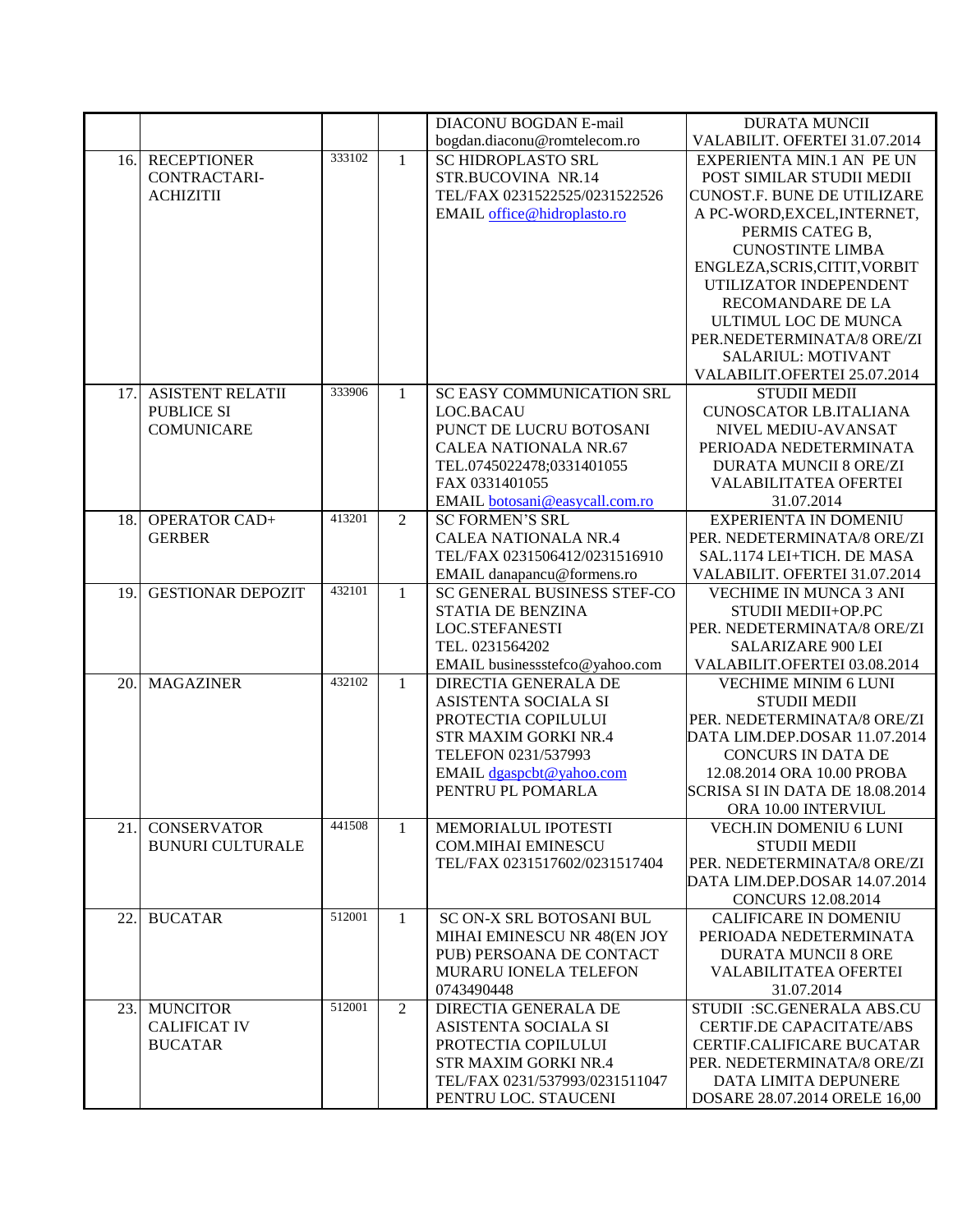|     |                     |        |                | PERSOANA DE CONTACT                                  | CONCURS IN DATA DE 28.08.2014                             |
|-----|---------------------|--------|----------------|------------------------------------------------------|-----------------------------------------------------------|
|     |                     |        |                | <b>CRISTINA BULGARU</b>                              | PROBA SCRISA, PROBA                                       |
|     |                     |        |                |                                                      | INTERVIU IN DATA DE 03.09.2014                            |
| 24. | <b>BARMAN</b>       | 513201 | $\mathbf{1}$   | SC COMPACT IMPEX SRL                                 | ANG.SI ABS.PROM.2014                                      |
|     |                     |        |                | LOC.CATAMARASTI DEAL                                 | <b>STUDII MEDII</b>                                       |
|     |                     |        |                | TEL. 0744510769                                      | PER.NEDETERMINATA/8 ORE/ZI                                |
|     |                     |        |                |                                                      | SALARIZARE 850 LEI                                        |
|     |                     |        |                |                                                      | VALABILIT. OFERTEI 24.07.2014                             |
| 25. | <b>BARMAN</b>       | 513201 | $\mathfrak{D}$ | <b>I.I AICOBOAIE MARIA</b>                           | <b>STUDII: 10 CLASE</b>                                   |
|     |                     |        |                | <b>CALEA NATIONALA NR.76</b>                         | PER.NEDETERMINATA/8 ORE/ZI                                |
|     |                     |        |                | (TRANSDOR)                                           | <b>SALARIZARE 900 LEI</b>                                 |
|     |                     |        |                | TEL. 0744968994                                      | VALABILIT. OFERTEI 15.08.2014                             |
| 26. | <b>COSMETICIAN</b>  | 514201 | $\mathbf{1}$   | <b>SC BEONE LIDER SERV SRL-D</b>                     | ANG.SI ABS.PROM.2013;2014                                 |
|     |                     |        |                | STR.OCTAV ONICESCU NR./31A                           | STUDII:MEDII                                              |
|     |                     |        |                | TEL. 0742112039                                      | PER. NEDETERMINATA/ 8 ORE/ZI                              |
|     |                     |        |                |                                                      | SALARIZARE 850 LEI                                        |
|     |                     |        |                |                                                      | VALABILIT. OFERTEI 26.07.2014                             |
| 27. | <b>MANICHIURIST</b> | 514202 | 2              | <b>SC BEONE LIDER SERV SRL-D</b>                     | ANG.SI ABS.PROM.2013;2014                                 |
|     |                     |        |                | STR.OCTAV ONICESCU NR./31A                           | STUDII:MEDII                                              |
|     |                     |        |                | TEL. 0742112039                                      | PER. NEDETERMINATA/ 8 ORE/ZI                              |
|     |                     |        |                |                                                      | SALARIZARE 850 LEI                                        |
|     |                     | 522101 |                |                                                      | VALABILIT. OFERTEI 26.07.2014                             |
| 28. | <b>VANZATOR</b>     |        | 1              | <b>SC IMPEX DONA SRL</b>                             | <b>STUDII MEDII</b>                                       |
|     |                     |        |                | <b>B-DUL MIHAI EMINESCU NR.99</b><br>TEL. 0753938278 | PER. NEDETERMINATA/ 8 ORE/ZI<br><b>SALARIZARE 900 LEI</b> |
|     |                     |        |                |                                                      |                                                           |
| 29. | <b>VANZATOR</b>     | 522101 | 1              | EMAIL impexdona@yahoo.com<br>SC AMARILIS CONSULT SRL | VALABILIT. OFERTEI 24.07.2014<br><b>STUDII MEDII</b>      |
|     |                     |        |                | CAL.NATIONALA NR.65,P                                | PER. NEDETERMINATA                                        |
|     |                     |        |                | <b>FLORARIA AMARILIS</b>                             | <b>DURATA MUNCII/ 8 ORE/ZI</b>                            |
|     |                     |        |                | TEL. 0731369661                                      | <b>SALARIZARE 850 LEI</b>                                 |
|     |                     |        |                | Amarilis.decor@yahoo.com                             | VALABILIT. OFERTEI 23.07.2014                             |
|     |                     |        |                |                                                      |                                                           |
|     |                     |        |                |                                                      |                                                           |
| 30. | <b>VANZATOR</b>     | 522101 | $\mathbf{1}$   | <b>SC MANGO-COM SRL</b>                              | PT.LOC.RADAUTI PRUT                                       |
|     |                     |        |                | STR.I.C.BTATIANU NR.40                               | STUDII:SC.PROFESIONALA                                    |
|     |                     |        |                | TEL. 0751760009                                      | PER. NEDETERMINATA/ 8 ORE/ZI                              |
|     |                     |        |                |                                                      | VALABILIT. OFERTEI 24.07.2014                             |
| 31. | <b>VANZATOR</b>     | 522101 | 1              | SC EDI-MAR COMPANY SRL                               | STUDII:MEDII                                              |
|     |                     |        |                | (MAGAZIN GEORGIANA 11)                               | PERIOADA NEDETERMINATA                                    |
|     |                     |        |                | STR.IMPARAT TRAIAN NR.17                             | <b>DURATA MUNCII 8 ORE/ZI</b>                             |
|     |                     |        |                | TEL. 0785280390                                      | SAL. 900 LEI+TICHETE DE MASA                              |
|     |                     |        |                |                                                      | VALABILIT. OFERTEI 20.07.2014                             |
| 32. | <b>VANZATOR</b>     | 522101 | $\overline{2}$ | <b>SC LEOLA COM SRL</b>                              | <b>STUDII MEDII</b>                                       |
|     | -STAND              |        |                | STR.PARCUL TINERETULUI                               | PER. NEDETERMINATA                                        |
|     | -MAGAZIN            |        |                | NR.13                                                | <b>DURATA MUNCII/ 8 ORE/ZI</b>                            |
|     |                     |        |                | TEL. 0231529204                                      | SALARIZARE 850 LEI                                        |
|     |                     | 523003 |                |                                                      | VALABILIT. OFERTEI 23.07.2014                             |
| 33. | <b>CASIER</b>       |        | $\mathbf{1}$   | SC PRAKTIKER ROMANIA SRL<br>PUNCT DE LUCRU BOTOSANI  | <b>VECHIME IN DOMENIU 6 LUNI</b><br><b>STUDII MEDII</b>   |
|     |                     |        |                | TEL./FAX 021-2047100-2047399                         | PER. DETERMINATA 3 LUNI                                   |
|     |                     |        |                | PERSOANA DE CONTACT                                  | <b>DURATA MUNCII 8 ORE/ZI</b>                             |
|     |                     |        |                | <b>CAVALER ALEXANDRU</b>                             | <b>SALARIZARE 935 LEI</b>                                 |
|     |                     |        |                | E RoRecrutitment@praktiker.com                       | VALABILIT. OFERTEI 31.07.2014                             |
| 34. | <b>INFIRMIER</b>    | 532103 | 4              | DIRECTIA GENERALA DE                                 | VECHIME IN DOMENIU 6 LUNI                                 |
|     |                     |        |                | ASISTENTA SOCIALA SI                                 | STUDII:SC.GENERALA                                        |
|     |                     |        |                |                                                      |                                                           |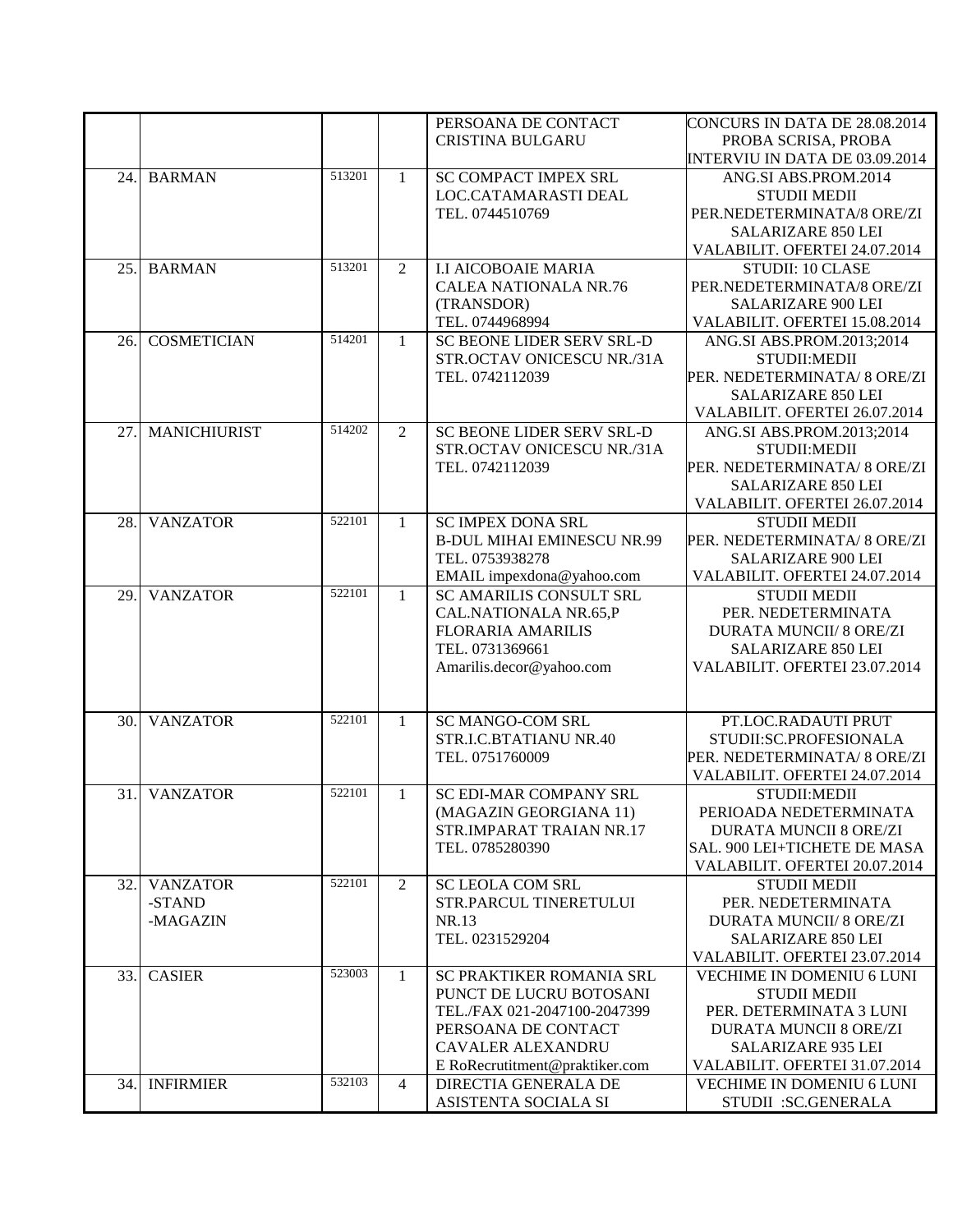|     |                     |        |              | PROTECTIA COPILULUI            | <b>CURS CALIFICARE INFIRMIER</b>      |
|-----|---------------------|--------|--------------|--------------------------------|---------------------------------------|
|     |                     |        |              | STR MAXIM GORKI NR.4           | PER. NEDETERMINATA/8 ORE/ZI           |
|     |                     |        |              | TEL/FAX 0231/537993/0231511047 | DATA LIMITA DEPUNERE                  |
|     |                     |        |              | PENTRU LOCALITATEA             | DOSARE 28.07.2014 ORELE 16,00         |
|     |                     |        |              | <b>STAUCENI</b>                | CONCURS IN DATA DE 27.08.2014         |
|     |                     |        |              | PERSOANA DE CONTACT            | PROBA SCRISA, PROBA                   |
|     |                     |        |              |                                |                                       |
|     |                     | 532103 |              | <b>CRISTINA BULGARU</b>        | INTERVIU IN DATA DE 02.09.2014        |
| 35. | <b>INFIRMIER</b>    |        | 1            | DIRECTIA GENERALA DE           | STUDII : SC.GENERALA                  |
|     | <b>DEBUTANT</b>     |        |              | ASISTENTA SOCIALA SI           | <b>CURS CALIFICARE INFIRMIER</b>      |
|     |                     |        |              | PROTECTIA COPILULUI            | PER. NEDETERMINATA/8 ORE/ZI           |
|     |                     |        |              | STR MAXIM GORKI NR.4           | DATA LIMITA DEPUNERE                  |
|     |                     |        |              | TEL/FAX 0231/537993/0231511047 | DOSARE 28.07.2014 ORELE 16,00         |
|     |                     |        |              | PENTRU LOC. STAUCENI           | CONCURS IN DATA DE 27.08.2014         |
|     |                     |        |              | PERSOANA DE CONTACT            | PROBA SCRISA, PROBA                   |
|     |                     |        |              | <b>CRISTINA BULGARU</b>        | INTERVIU IN DATA DE 02.09.2014        |
| 36. | <b>PAZNIC</b>       | 541401 | 1            | DIRECTIA GENERALA DE           | STUDII:SC.GENERALA ABS.CU             |
|     |                     |        |              | ASISTENTA SOCIALA SI           | CERTIF.DE CAPACITATE/ABS              |
|     |                     |        |              | PROTECTIA COPILULUI            | <b>ATESTAT PAZA SI ORDINE</b>         |
|     |                     |        |              | STR MAXIM GORKI NR.4           | PER. NEDETERMINATA/8 ORE/ZI           |
|     |                     |        |              | TEL/FAX 0231/537993/0231511047 | DATA LIMITA DEPUNERE                  |
|     |                     |        |              | PENTRU LOC. STAUCENI           | DOSARE 28.07.2014 ORELE 16,00         |
|     |                     |        |              | PERSOANA DE CONTACT            | CONCURS IN DATA DE 28.08.2014         |
|     |                     |        |              | <b>CRISTINA BULGARU</b>        | PROBA SCRISA, PROBA                   |
|     |                     |        |              |                                | <b>INTERVIU IN DATA DE 03.09.2014</b> |
| 37. | <b>MUNCITOR</b>     | 712612 | 3            | DIRECTIA GENERALA DE           | STUDII:SC.GENERALA+                   |
|     | <b>CALIFICAT IV</b> |        |              | ASISTENTA SOCIALA SI           | <b>CURS DE CALIFICARE</b>             |
|     | <b>INSTALATOR</b>   |        |              | PROTECTIA COPILULUI            | PER. NEDETERMINATA/8 ORE/ZI           |
|     |                     |        |              | STR MAXIM GORKI NR.4           | DATA LIMITA DEPUNERE                  |
|     |                     |        |              | TEL/FAX 0231/537993/0231511047 | DOSARE 28.07.2014 ORELE 16,00         |
|     |                     |        |              | PENTRU LOC. STAUCENI           | CONCURS IN DATA DE 29.08.2014         |
|     |                     |        |              | PERSOANA DE CONTACT            | PROBA SCRISA, PROBA                   |
|     |                     |        |              | <b>CRISTINA BULGARU</b>        | INTERVIU IN DATA DE 04.09.2014        |
| 38. | <b>SUDOR</b>        | 721208 | 1            | PRIMARIA COMUNEI LEORDA        | VECH.IN DOM.10 ANI DIN CARE           |
|     |                     |        |              | STR.PRINCIPALA NR.152          | MINIM 6 LUNI IN ADM.PUBLICA           |
|     |                     |        |              | TEL.0231551125                 | STUDII MEDII+CERTIF. CALIF.           |
|     |                     |        |              | EMAIL primarialeorda@yahoo.com | SALARIZARE 1020 LEI                   |
|     |                     |        |              |                                | DATA LIM.DEP.DOSAR 28.07.2014         |
|     |                     |        |              |                                | CONCURS IN DATA DE 29.08.2014         |
|     | 39. LACATUS         | 721410 | 1            | SC MECANEX SA BOTOSANI         | CALIF.SI VECH.IN DOM. 3 ANI           |
|     | <b>MECANIC</b>      |        |              | STR MANOLESTI DEAL NR 29 A     | PER. DETERMINATA                      |
|     |                     |        |              | TELEFON 0742111144             | <b>DURATA MUNCII/8 ORE/ZI</b>         |
|     |                     |        |              | PERSOANA DE CONTACT            | <b>VALABILITATEA OFERTEI</b>          |
|     |                     |        |              | <b>GABI IONITA</b>             | 25.07.2014                            |
|     |                     |        |              |                                |                                       |
|     |                     |        |              |                                |                                       |
| 40. | <b>STRUNGAR</b>     | 722422 | $\mathbf{1}$ | <b>SC UPSS SA</b>              | <b>VECHIME IN DOMENIU 1 AN</b>        |
|     | <b>LA STRUNG</b>    |        |              | <b>STR ETERNITATII NR 2</b>    | PER. NEDETERMINATA/8 ORE/ZI           |
|     | <b>CARUSEL</b>      |        |              | TELEFON 0231/516880            | SAL.1134-1200 LEI+T. MASA             |
|     |                     |        |              |                                | VALABILIT. OFERTEI 31.07.2014         |
| 41. | MECANIC AUTO        | 723103 | 1            | <b>SC XANDOR GRUP SRL</b>      | PERIOADA NEDETERMINATA                |
|     |                     |        |              | STR MANOLESTI DEAL NR 33       | <b>STUDII DE SPECIALITATE</b>         |
|     |                     |        |              | PERSOANA DE CONTACT            | <b>DURATA MUNCII 8 ORE</b>            |
|     |                     |        |              | <b>EC.COSMA AURICA</b>         | <b>VECHIME IN DOMENIU</b>             |
|     |                     |        |              | TELEFON 0231/504740 E-mail:    | <b>SALARIUL DE INCADRARE</b>          |
|     |                     |        |              |                                |                                       |
|     |                     |        |              | xandor@clicknet.ro             | NEGOCIABIL VALABILITATEA              |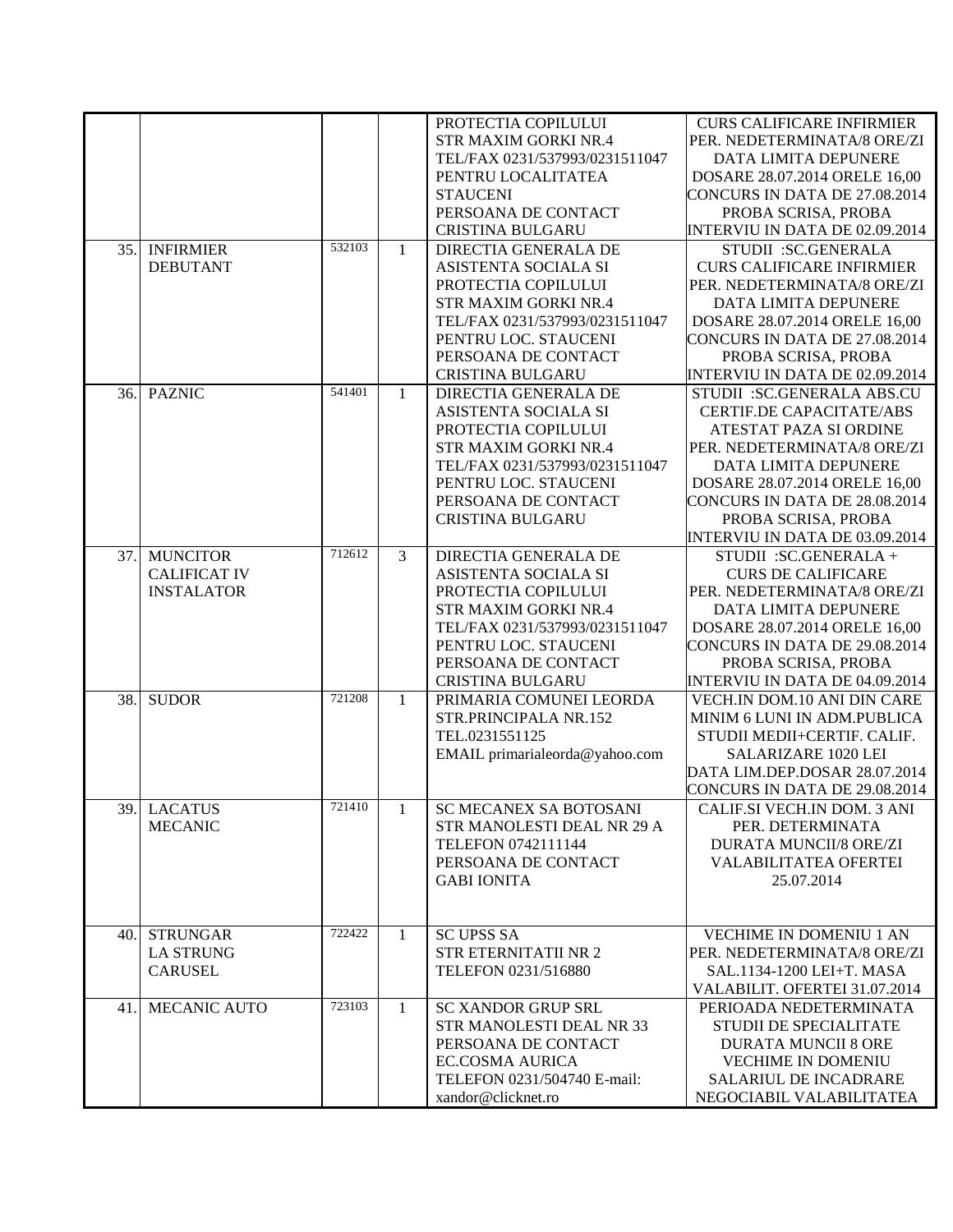|     |                     |        |                |                                   | <b>OFERTEI 06.08.2014</b>             |
|-----|---------------------|--------|----------------|-----------------------------------|---------------------------------------|
| 42. | <b>MUNCITOR</b>     | 741307 | $\mathbf{1}$   | DIRECTIA GENERALA DE              | STUDII : SC.GENERALA +                |
|     | <b>CALIFICAT IV</b> |        |                | ASISTENTA SOCIALA SI              | <b>CURS DE CALIFICARE</b>             |
|     | <b>ELECTRICIAN</b>  |        |                | PROTECTIA COPILULUI               | PER. NEDETERMINATA/8 ORE/ZI           |
|     |                     |        |                | <b>STR MAXIM GORKI NR.4</b>       | DATA LIMITA DEPUNERE                  |
|     |                     |        |                | TEL/FAX 0231/537993/0231511047    | DOSARE 28.07.2014 ORELE 16,00         |
|     |                     |        |                | PENTRU LOC. STAUCENI              | CONCURS IN DATA DE 29.08.2014         |
|     |                     |        |                | PERSOANA DE CONTACT               | PROBA SCRISA, PROBA                   |
|     |                     |        |                | <b>CRISTINA BULGARU</b>           | <b>INTERVIU IN DATA DE 04.09.2014</b> |
| 43. | <b>ELECTRICIAN</b>  | 741307 | $\mathbf{1}$   | <b>SC MECANEX SA BOTOSANI</b>     | CALIF.SI VECH.IN DOM. 3 ANI           |
|     |                     |        |                | STR MANOLESTI DEAL NR 29 A        | PER. DETERMINATA                      |
|     |                     |        |                | TELEFON 0742111144                | <b>DURATA MUNCII/8 ORE/ZI</b>         |
|     |                     |        |                | PERSOANA DE CONTACT               | <b>VALABILITATEA OFERTEI</b>          |
|     |                     |        |                | <b>GABI IONITA</b>                | 25.07.2014                            |
| 44. | <b>CARMANGIER</b>   | 751101 | $\mathbf{1}$   | <b>SC IMPEX DONA SRL</b>          | <b>STUDII MEDII</b>                   |
|     |                     |        |                | <b>B-DUL MIHAI EMINESCU NR.99</b> | PER. NEDETERMINATA/ 8 ORE/ZI          |
|     |                     |        |                | TEL. 0753938278                   | <b>SALARIZARE 900 LEI</b>             |
|     |                     |        |                | EMAIL impexdona@yahoo.com         | VALABILIT. OFERTEI 24.07.2014         |
| 45. | <b>BRUTAR</b>       | 751201 | $\overline{c}$ | SC G.D.O.48 SRL                   | <b>CALIFICARE IN DOMENIU</b>          |
|     |                     |        |                | STR.T.VLADIMIRESCU NR.1           | PER.DET. 6 LUNI/8 ORE/ZI              |
|     |                     |        |                | TEL. 0231530405                   | <b>SALARIZARE 900 LEI</b>             |
|     |                     |        |                |                                   | VALABILIT. OFERTEI 24.07.2014         |
| 46. | <b>TAMPLAR</b>      | 752201 | 2              | <b>SC DIZAIN SRL</b>              | <b>EXPERIENTA IN TAMPLARIE</b>        |
|     | <b>UNIVERSAL</b>    |        |                | LOC.FRUMUSICA                     | PER. NEDETERMINATA/8 ORE/ZI           |
|     |                     |        |                | TEL. 0231554171                   | SAL. 1000 LEI+CAZARE                  |
|     |                     |        |                |                                   | VALABILIT. OFERTEI 31.08.2014         |
| 47. | <b>TAMPLAR</b>      | 752201 | $\mathbf{1}$   | SC ANA MOBILA LUX SRL             | PT.LOC.FLAMANZI                       |
|     | <b>UNIVERSAL</b>    |        |                | <b>CALEA NATIONALA NR.72</b>      | <b>STUDII MEDII</b>                   |
|     |                     |        |                | TEL. 0751489884                   | PER. NEDETERMINATA/ 8 ORE/ZI          |
|     |                     |        |                |                                   | SALARIZARE 1500 LEI                   |
|     |                     |        |                |                                   | VALABILIT. OFERTEI 31.07.2014         |
| 48. | <b>CROITOR</b>      | 753201 | $\mathbf{1}$   | <b>SC BIG CONF SRL</b>            | <b>VECHIME IN DOMENIU 1 AN</b>        |
|     | <b>CONFECTIONER</b> |        |                | <b>CALEA NATIONALA NR.1</b>       | STUDII MEDII+EXPERIENTA               |
|     | <b>IMBRACAMINTE</b> |        |                | TEL/FAX 0231516143                | PER. NEDETERMINATA/8 ORE/ZI           |
|     | <b>DUPA COMANDA</b> |        |                |                                   | SAL. 900 LEI+ABONAMENT                |
|     |                     |        |                |                                   | TRAMVAI+TICHETE DE MASA               |
|     |                     |        |                |                                   | VALABILIT. OFERTEI 31.07.2014         |
| 49. | <b>CONTROLOR</b>    | 754301 | 4              | <b>SC FORMEN'S SRL</b>            | <b>EXPERIENTA IN DOMENIU</b>          |
|     | <b>CALITATE</b>     |        |                | <b>CALEA NATIONALA NR.4</b>       | PER. NEDETERMINATA/8 ORE/ZI           |
|     |                     |        |                | TEL/FAX 0231506412/0231516910     | SAL.900/950 LEI+TICH. DE MASA         |
|     |                     |        |                | EMAIL danapancu@formens.ro        | VALABILIT. OFERTEI 31.07.2014         |
| 50. | <b>OPERATOR</b>     | 815301 | 10             | <b>SC SERCONF SA</b>              | VECHIME MINIM 6 LUNI IN               |
|     | CONFECTIONER IND.   |        |                | STR.INDEPENDENTEI NR.2            | MESERIA DE CONFECTIONER               |
|     | <b>IMBRACAMINTE</b> |        |                | TEL. 0231518005;0231518006        | STUDII: MEDII/GIMNAZIALE              |
|     | (CONFECTIONER       |        |                |                                   | <b>CALIFICARE IN MESERIE</b>          |
|     | <b>MASINA</b> )     |        |                |                                   | PER.NEDETERMINATA/8 ORE/ZI            |
|     |                     |        |                |                                   | SAL. 1100 LEI+TICHETE MASA            |
|     |                     |        |                |                                   | VALABILIT.OFERTEI 30.09.2014          |
| 51. | <b>OPERATOR</b>     | 815301 | 2              | SC ARTSANA ROMANIA SRL            | <b>VECHIME IN DOMENIU 1 AN</b>        |
|     | CONFECTIONER IND.   |        |                | AL.SF.GHEORGHE NR.2               | STUDII MEDII+ EXP.IN CONF.            |
|     | <b>IMBRACAMINTE</b> |        |                | TEL. 0231507021                   | PER.NEDETERMINATA/8 ORE/ZI            |
|     | (CONFECTIONER       |        |                |                                   | SAL.1000 LEI+PREMIU DE                |
|     | MASINA)             |        |                |                                   | PRODUCTIE(BONURI DE MASA+             |
|     |                     |        |                |                                   | <b>BANI) ABONAMENT TRAMVAI</b>        |
|     |                     |        |                |                                   | VALABILIT.OFERTEI 31.07.2014          |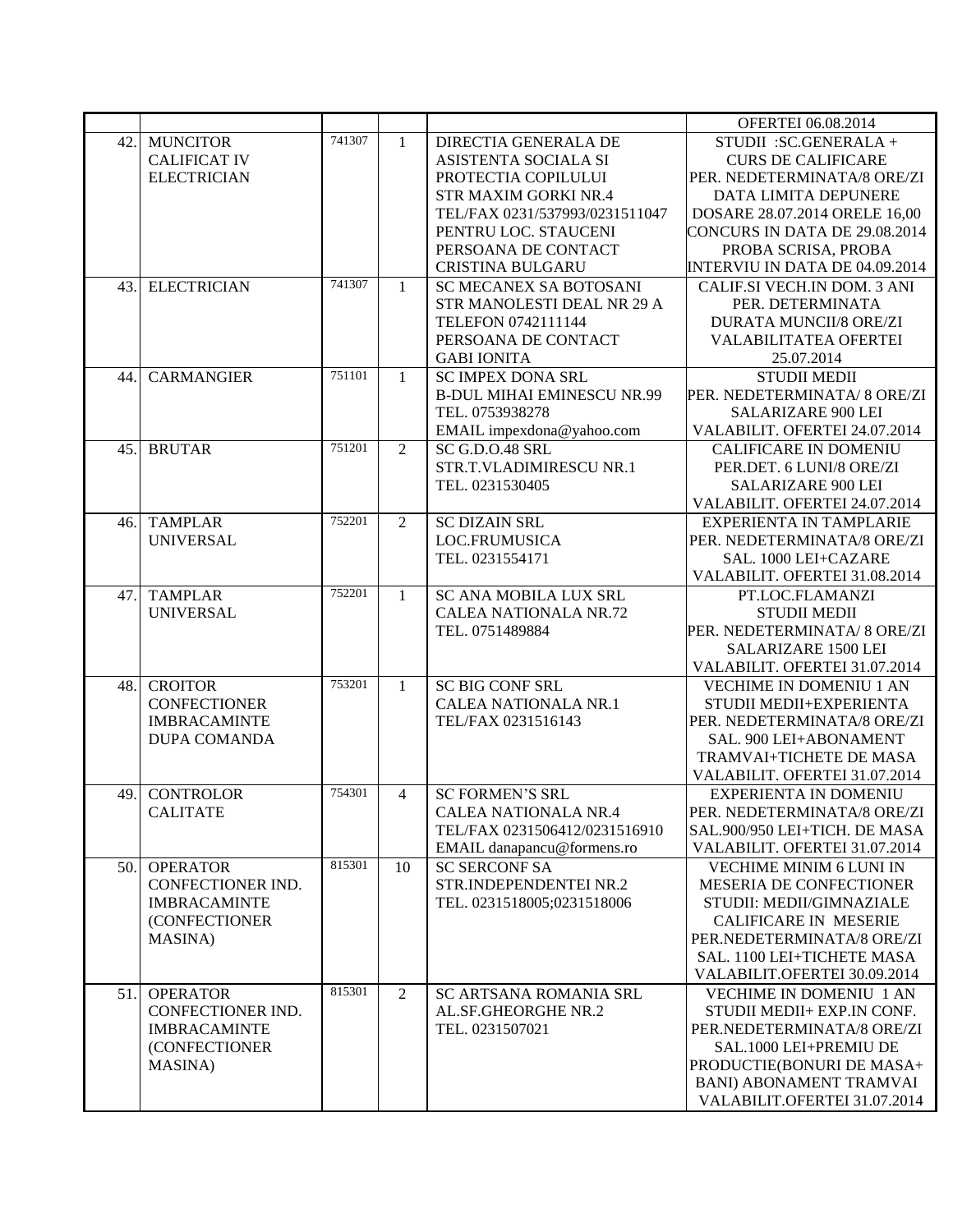| 52. | <b>OPERATOR</b><br>CONFECTIONER IND.<br><b>IMBRACAMINTE</b><br>(CONFECTIONER<br>MASINA) | 815301 | $\overline{2}$ | <b>SC G.T. COMPANY SRL</b><br><b>CALEA NATIONALA NR.30</b><br>TEL/FAX 0231534833;0231534248<br>EMAILciomagaelena@yahoo.com                                                                                     | <b>VECHIME IN DOM. 2 ANI</b><br><b>CALIFICARE IN DOMENIU</b><br>PER.NEDETERMINATA/8 ORE/ZI<br>SAL. 900 LEI+TICHETE MASA<br>VALABILIT.OFERTEI 22.08.2014                                                                                         |
|-----|-----------------------------------------------------------------------------------------|--------|----------------|----------------------------------------------------------------------------------------------------------------------------------------------------------------------------------------------------------------|-------------------------------------------------------------------------------------------------------------------------------------------------------------------------------------------------------------------------------------------------|
| 53. | <b>OPERATOR</b><br>CONFECTIONER IND.<br><b>IMBRACAMINTE</b><br>(CONFECTIONER<br>MASINA) | 815301 | $\mathbf 1$    | SC FLORIMAR SERV SRL-D<br>LOC.STORESTI<br><b>COM.FRUMUSICA</b><br>TEL. 0744253231                                                                                                                              | <b>VECHIME IN DOM.1 AN</b><br><b>STUDII: 8 CLASE</b><br>PER.NEDETERMINATA/8 ORE/ZI<br>SALARIZARE 850 LEI<br>VALABILIT.OFERTEI 02.09.2014                                                                                                        |
| 54. | <b>OPERATOR</b><br>CONFECTIONER IND.<br><b>IMBRACAMINTE</b><br>(CONFECTIONER<br>MASINA) | 815301 | $\overline{4}$ | <b>I.I MOCANU FARAGO HAYNAL</b><br>STR.PRIMAVERII NR.16<br>TEL. 0744572393;0754079678<br>EMAIL haynal63@yahoo.com                                                                                              | VECHIME IN DOM.MIN.3 LUNI<br><b>STUDII MEDII</b><br>PER. NEDETERMINATA/8 ORE/ZI<br>SAL. 900 LEI+TICHETE MASA<br>VALABILIT. OFERTEI 25.09.201                                                                                                    |
| 55. | <b>OPERATOR</b><br>CONFECTIONER IND.<br><b>IMBRACAMINTE</b><br>(CONFECTIONER<br>MASINA) | 815301 | 5              | <b>CONFECTIA SCM</b><br><b>B-DUL MIHAI EMINESCU NR.26</b><br>TEL. 0231584011                                                                                                                                   | CU DOMICILIUL IN BOTOSANI<br><b>VECHIME MIN.1 AN</b><br>STUDII: MINIM 8 CLASE+CALIF.<br>PER. NEDETERMINATA/8 ORE/ZI<br>SAL.850 LEI BRUT+ TICH. MASA<br>VALABILIT. OFERTEI 06.09.2014                                                            |
| 56. | <b>OPERATOR</b><br>CONFECTIONER IND.<br><b>IMBRACAMINTE</b><br>(CONF.MASINA)            | 815301 | $\overline{2}$ | <b>SC ITALPANT SRL</b><br><b>CALEA NATIONALA NR.2A</b><br>TEL. 0231506024/0231516244<br>EMAIL posta@italpant.ro                                                                                                | EXPERIENTA IN DOMENIU<br>PER. NEDETERMINATA/8 ORE/ZI<br>SAL. +TICH. DE MASA+SP.VECH.<br>VALABILIT. OFERTEI 31.07.2014                                                                                                                           |
| 57. | <b>OPERATOR</b><br>CONFECTIONER IND.<br><b>IMBRACAMINTE</b><br>(CONF.MASINA)            | 815301 | $\mathbf{1}$   | <b>SC TEROX BHS IMPEX SRL</b><br><b>CALEA NATIONALA NR.3</b><br>TEL.0231517072                                                                                                                                 | STUDII:SC.GENERALA<br>EXPERIENTA IN DOMENIU<br>PER.NEDETERMINATA/8 ORE/ZI<br>SALARIZARE 900 LEI+<br>TICHETE MASA+TRANSPORT<br>VALABILIT.OFERTEI 30.09.2014                                                                                      |
| 58. | <b>OPERATOR</b><br>CONFECTIONER IND.<br><b>IMBRACAMINTE</b><br>(CONF.MASINA             | 815301 | $\overline{2}$ | SC INTERFIN COM SRL<br>STR.SAVENILOR NR.216<br>PERSOANA DE CONTACT<br><b>ANCA CURELARIU</b><br>TEL. 0753567390<br>EMAIL interfincom@yahoo.com                                                                  | EXP./CALIFICARE IN DOMENIU<br>PERIOADA NEDETERMINATA<br><b>DURATA MUNCII 8 ORE/ZI</b><br><b>SALARIZARE 900 LEI</b><br>VALABILITATEA OFERTEI<br>30.08.2014                                                                                       |
|     | 59. OPERATOR LA<br><b>FABRICAREA</b><br><b>MEZELURILOR</b>                              | 816007 |                | <b>SC VICOL IVANOV SRL</b><br>STR.CALUGARENI NR.2<br>TEL. 0231516909/0744313292                                                                                                                                | <b>VECHIME IN DOMENIU 1 AN</b><br><b>CALIFICARE IN DOMENIU</b><br>PER.NEDETERMINATA/8 ORE/ZI<br>SALARIZARE 1080 LEI<br>VALABILIT.OFERTEI 31.07.2014                                                                                             |
| 60. | <b>MUNCITOR</b><br><b>CALIFICAT IV</b><br><b>FOCHIST</b>                                | 818204 | 3              | DIRECTIA GENERALA DE<br>ASISTENTA SOCIALA SI<br>PROTECTIA COPILULUI<br><b>STR MAXIM GORKI NR.4</b><br>TEL/FAX 0231/537993/0231511047<br>PENTRU LOC. STAUCENI<br>PERSOANA DE CONTACT<br><b>CRISTINA BULGARU</b> | STUDII:SC.GENERALA+CURS<br>DE CALIFICARE, AUT. FOCHIST<br>PER. NEDETERMINATA/8 ORE/ZI<br>DATA LIMITA DEPUNERE<br>DOSARE 28.07.2014 ORELE 16,00<br>CONCURS IN DATA DE 29.08.2014<br>PROBA SCRISA, PROBA<br><b>INTERVIU IN DATA DE 04.09.2014</b> |
| 61. | <b>CONFECTIONER</b><br><b>ASAMBLOR</b><br><b>ARTICOLE DIN</b><br><b>TEXTILE</b>         | 821908 | 5              | <b>SC RAPSODIA CONF SA</b><br>STR.INDEPENDENTEI NR.4<br>TEL/FAX 0231511427/0231530192                                                                                                                          | <b>CALIFICARE IN DOMENIU</b><br>PER.NEDETERMINATA/8 ORE/ZI<br>SAL.INCEPAND CU 900 LEI+<br>TICHETE MASA+SP.VECHIME                                                                                                                               |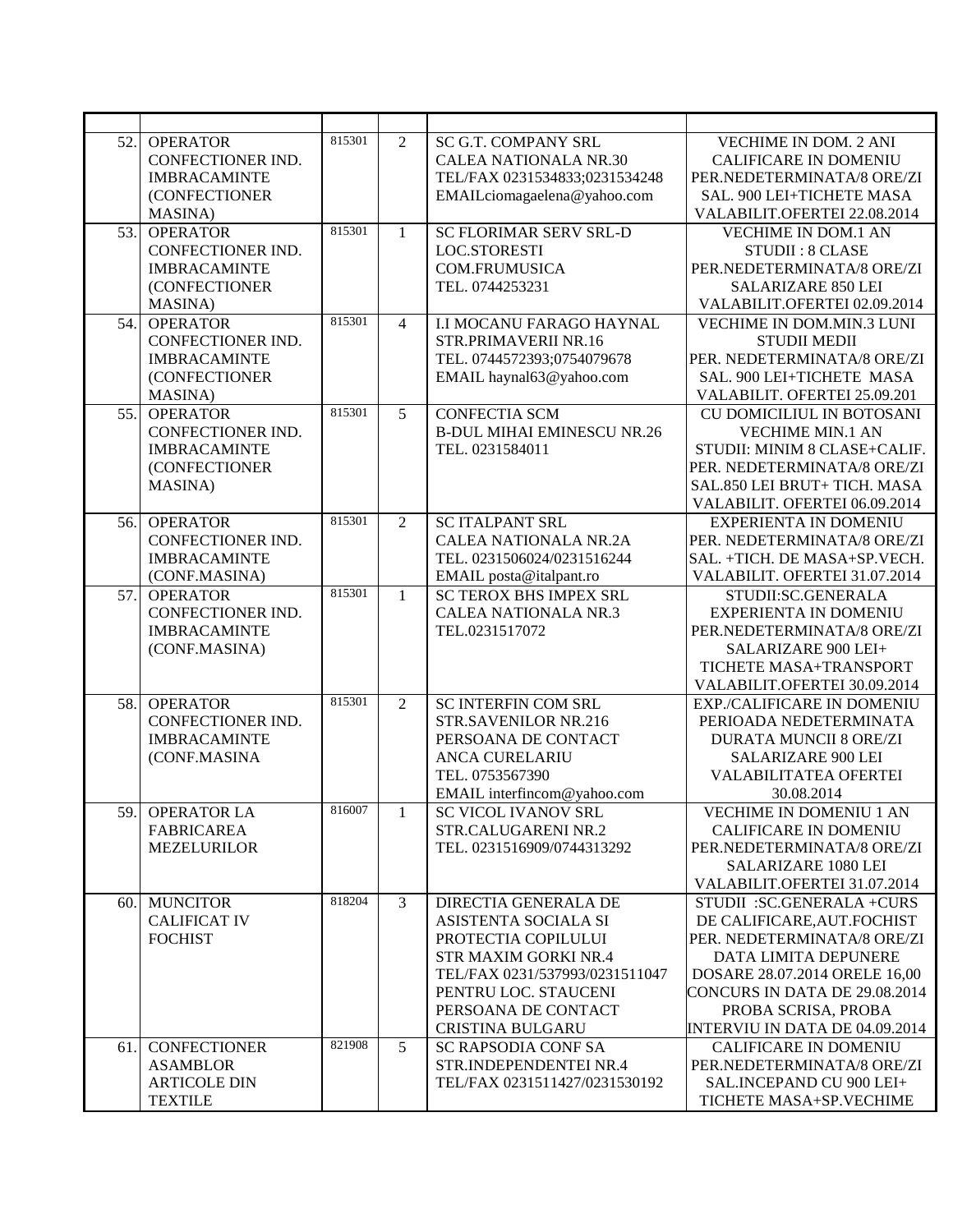|     |                       |        |              |                                                      | VALABILIT.OFERTEI 31.07.2014                        |
|-----|-----------------------|--------|--------------|------------------------------------------------------|-----------------------------------------------------|
| 62. | SOFER MICROBUZ        | 832201 | 1            | SCOALA GIMNAZIALA"NICOLAE                            | PERIOADA NEDETERMINATA                              |
|     | <b>SCOLAR CATEG.D</b> |        |              | CALINESCU" COSULA                                    | <b>DURATA MUNCII 8 ORE</b>                          |
|     |                       |        |              | <b>LOC COSULA</b>                                    | SALARIZARE 933 LEI                                  |
|     |                       |        |              | TELEFON 0231/619303                                  | DATA LIMITA DEPUNERE                                |
|     |                       |        |              | PERSOANA DE CONTACT                                  | DOSAR 18.07.2014 ORA 13.00                          |
|     |                       |        |              | <b>MIRONICA MIHAELA</b>                              | CONCURS 23.07.2014 PROBA                            |
|     |                       |        |              | E-mail scoala_cosula@yahoo.com                       | SCRISA SI 25.07.2014 INTERVIUL                      |
|     |                       |        |              |                                                      |                                                     |
|     |                       |        |              |                                                      |                                                     |
|     |                       |        |              |                                                      |                                                     |
|     |                       | 832201 |              |                                                      |                                                     |
| 63. | <b>SOFER</b>          |        | 1            | DIRECTIA SERVICII PUBLICE                            | VECHIME IN DOMENIU 3 ANI                            |
|     | <b>AUTOTURISME</b>    |        |              | SPORT SI AGREMENT                                    | <b>STUDII MEDII</b>                                 |
|     | SI CAMIONETE          |        |              | <b>B-DUL MIHAI EMINESCU NR.15A</b>                   | PERMIS AUTO CATEG.B,C,E,                            |
|     |                       |        |              | TEL/FAX 0331710613/0331710614                        | ATESTAT PROFESIONAL                                 |
|     |                       |        |              | EMAIL secretariat@polivalenta.ro                     | PER. NEDETERMINATA/8 ORE/ZI                         |
|     |                       |        |              |                                                      | SALARIZARE 1100 LEI                                 |
|     |                       |        |              |                                                      | DATA LIM.DEP.DOSAR 15.07.2014<br>CONCURS 05.08.2014 |
| 64. | <b>SOFER</b>          | 833201 |              | <b>SC COMCEREAL SA</b>                               | PT.LOCALITATEA SAVENI                               |
|     |                       |        | 1            | <b>CAL.NATIONALA NR.41</b>                           |                                                     |
|     |                       |        |              |                                                      | STUDII SC.PROFESIONALA                              |
|     |                       |        |              | TEL. 0231512781                                      | PERMIS AUTO CATEG.C+E<br>PER.NEDETERMINATA/8 ORE/ZI |
|     |                       |        |              | EMAIL personal@comcerealbt.ro                        |                                                     |
|     |                       |        |              |                                                      | SALARIZARE 1000 LEI+T.MASA                          |
|     | <b>SOFER</b>          | 833201 |              |                                                      | VALABILIT.OFERTEI 31.07.2014                        |
| 65. |                       |        | $\mathbf{1}$ | <b>SC GOLDANA SRL</b>                                | <b>VECHIME IN DOMENIU 3 ANI</b>                     |
|     |                       |        |              | STR.PETRU RARES NR.26                                | PERMIS AUTO CATEG.C,E+                              |
|     |                       |        |              | TEL. 0231512262;0742395294                           | <b>ATESTAT</b><br>PER.DETERMINATA 6 LUNI            |
|     |                       |        |              |                                                      |                                                     |
|     |                       |        |              |                                                      | <b>DURATA MUNCII/8 ORE/ZI</b>                       |
|     |                       |        |              |                                                      | SALARIZARE 950 LEI<br>VALABILIT.OFERTEI 31.07.2014  |
| 66. | <b>MACARAGIU</b>      | 834301 | $\mathbf{1}$ | <b>SC AQUATERM SRL</b>                               | <b>AUTORIZATIE MACARAGIU+</b>                       |
|     |                       |        |              | STR.I.C.BRATIANU NR.35                               | PERMIS CONDUCERE                                    |
|     |                       |        |              | TEL. 0231511585                                      | PER.NEDETERMINATA/8 ORE/ZI                          |
|     |                       |        |              |                                                      | SALARIZARE 1000 LEI                                 |
|     |                       |        |              | EMAIL office@aquaterm.ro                             | VALABILIT.OFERTEI 31.07.2014                        |
|     |                       | 834201 |              |                                                      |                                                     |
| 67. | <b>IFRONIST</b>       |        | 1            | <b>SC COMCEREAL SA</b><br><b>CAL.NATIONALA NR.41</b> | PT.LOCALITATEA SAVENI<br>STUDII SC.PROFESIONALA     |
|     |                       |        |              | TEL. 0231512781                                      | PER.NEDETERMINATA/8 ORE/ZI                          |
|     |                       |        |              | EMAIL personal@comcerealbt.ro                        | SALARIZARE 1000 LEI+T.MASA                          |
|     |                       |        |              |                                                      | VALABILIT.OFERTEI 31.07.2014                        |
| 68. | <b>SPALATOR AUTO</b>  | 912201 | $\mathbf{1}$ | <b>SC VAPAIA BUCECEA</b>                             | STUDII MEDII PERIOADA                               |
|     |                       |        |              | JUD BOTOSANI PERSOANA DE                             | NEDETERMINATA SALARIUL DE                           |
|     |                       |        |              | CONTACT SURUCIUC BOGDAN                              | <b>INCADRARE 900 LEI</b>                            |
|     |                       |        |              | TELEFON 0744533334                                   | <b>VALABILITATEA OFERTEI</b>                        |
|     |                       |        |              |                                                      | 07.09.2014                                          |
| 69. | <b>MUNCITOR</b>       | 921302 | $\mathbf{1}$ | <b>SC TATI SRL</b>                                   | <b>STUDII: 8 CLASE</b>                              |
|     | NECALIFICAT IN        |        |              | STR.CUZA VODA NR.11                                  | PER.NEDETERMINATA/8 ORE/ZI                          |
|     | <b>AGRICULTURA</b>    |        |              | TEL. 0231513839                                      | <b>SALARIZARE 900 LEI</b>                           |
|     |                       |        |              |                                                      | VALABILIT.OFERTEI 30.07.2014                        |
| 70. | <b>MUNCITOR</b>       | 932905 | 2            | SC ARTSANA ROMANIA SRL                               | <b>VECHIME IN DOMENIU 1 AN</b>                      |
|     | NECALIFICAT IN        |        |              | AL.SF.GHEORGHE NR.2                                  | STUDII MEDII+ EXP.IN CONF.                          |
|     | <b>CONFECTII</b>      |        |              | TEL. 0231507021                                      | PER.NEDETERMINATA                                   |
|     |                       |        |              |                                                      |                                                     |